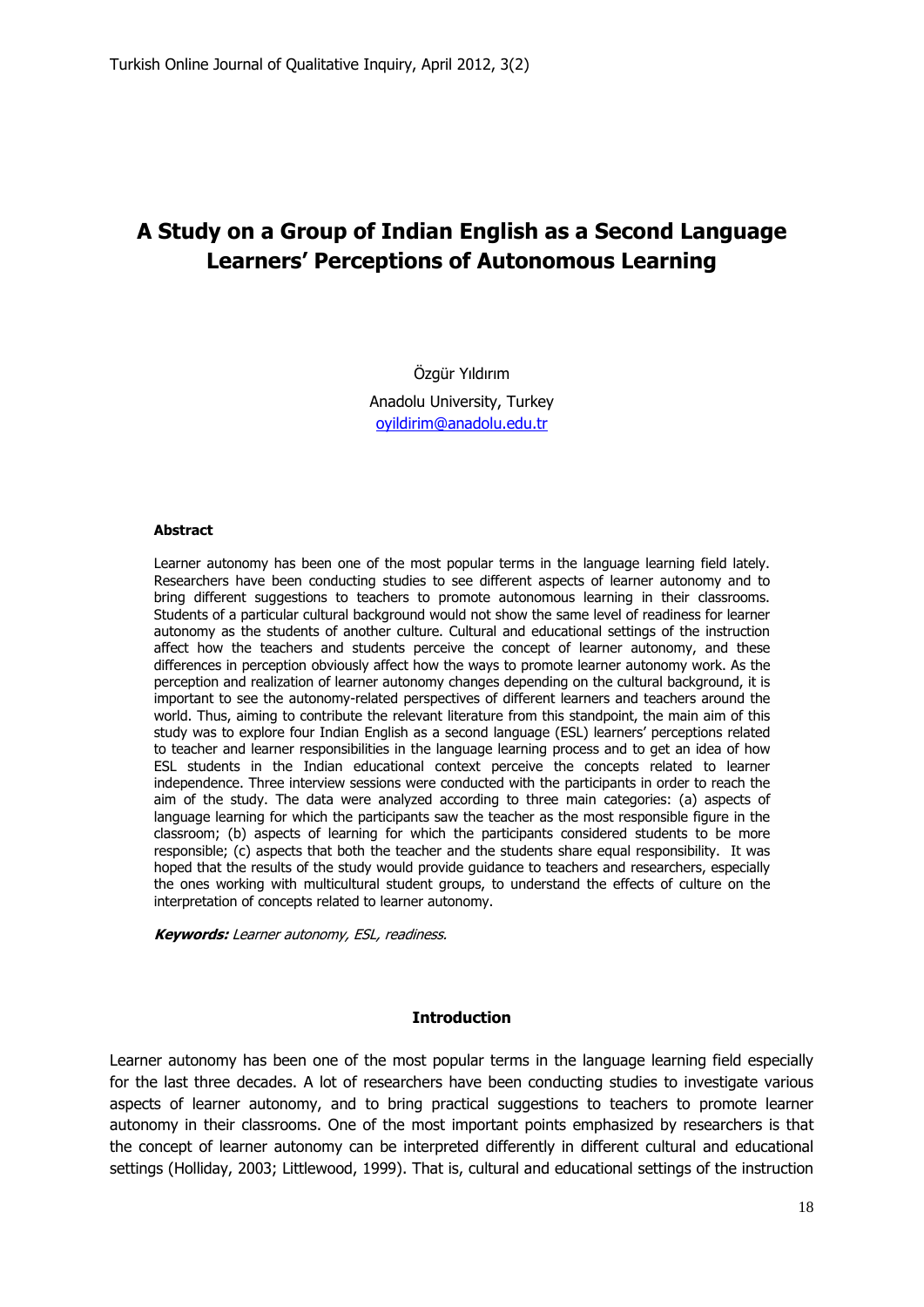affect how teachers and students perceive the concept of learner autonomy. In other words, students of a particular cultural background would not show the same level of readiness for learner autonomy as the students of another culture. Therefore, before making any attempt to promote it, students' perceptions related to learner autonomy should be investigated. (Yıldırım, 2008a; Yıldırım, 2008b; Benson, 2001; Cotterall, 1995).

Aiming to contribute to the literature on readiness for learner autonomy from a cultural standpoint, this interview-based qualitative study investigated four Indian ESL (English as a Second Language) learners" perceptions related to learner autonomy. The main aim of the study was to explore four Indian ESL learners" perceptions related to teacher and learner responsibilities in the language learning process and to get an idea of how ESL students in the Indian educational context perceive the concepts related to learner independence. More specifically, the study focused on Indian ESL learners" opinions related to teacher and learner responsibilities in the language learning process in order to better understand their perceptions of learner autonomy. It was hoped that the results of the study would provide guidance to teachers and researchers to understand the effects of culture on the interpretation of concepts related to learner autonomy.

Major reason for conducting this study was to contribute the relevant literature by describing a group of Indian ESL learners" perceptions of learner autonomy. As the perception and realization of learner autonomy changes depending on the cultural background, it is important to see the autonomy-related perspectives of different learners and teachers around the world. This study was an attempt to provide a small depiction of a group of Indian students" perceptions of learner autonomy. In order to better understand the effect of culture on autonomous learning perceptions and practices, more qualitative studies should be conducted with different groups of teachers and learners from different countries around the world.

The rest of this paper will unfold, first, discussing the relevant literature on readiness for learner autonomy putting a specific focus on the culture element, and then explaining the methodology and presenting the results of the study. The paper will finish by discussing the conclusions to be drawn from the study as well as the suggestions for further studies.

# **Review of Literature**

As applied to language learning, learner autonomy means students' taking more control over and having more responsibility for their own language learning process. It does not mean learning in isolation. Autonomous learners do not learn language without a teacher and without peers. Instead, they develop a sense of interdependence and they work together with teachers and other learners towards shared goals (Üstünoğlu, 2009; Benson, 2001).

Emphasizing the desirability of learner autonomy in education, Kenny (1993) states that:

"Indeed it can be said that only when autonomy is being allowed to function is education taking place at all. For where autonomy is repressed or ignored- in other words where the learner has no say and no being- then what we have is not education but some sort of conditioning procedure; the imposition and reinforcement of dominant opinion. But education as an emancipatory agent empowers a person's autonomy, which allows new interpretations of the world and possibility of change" (p.440).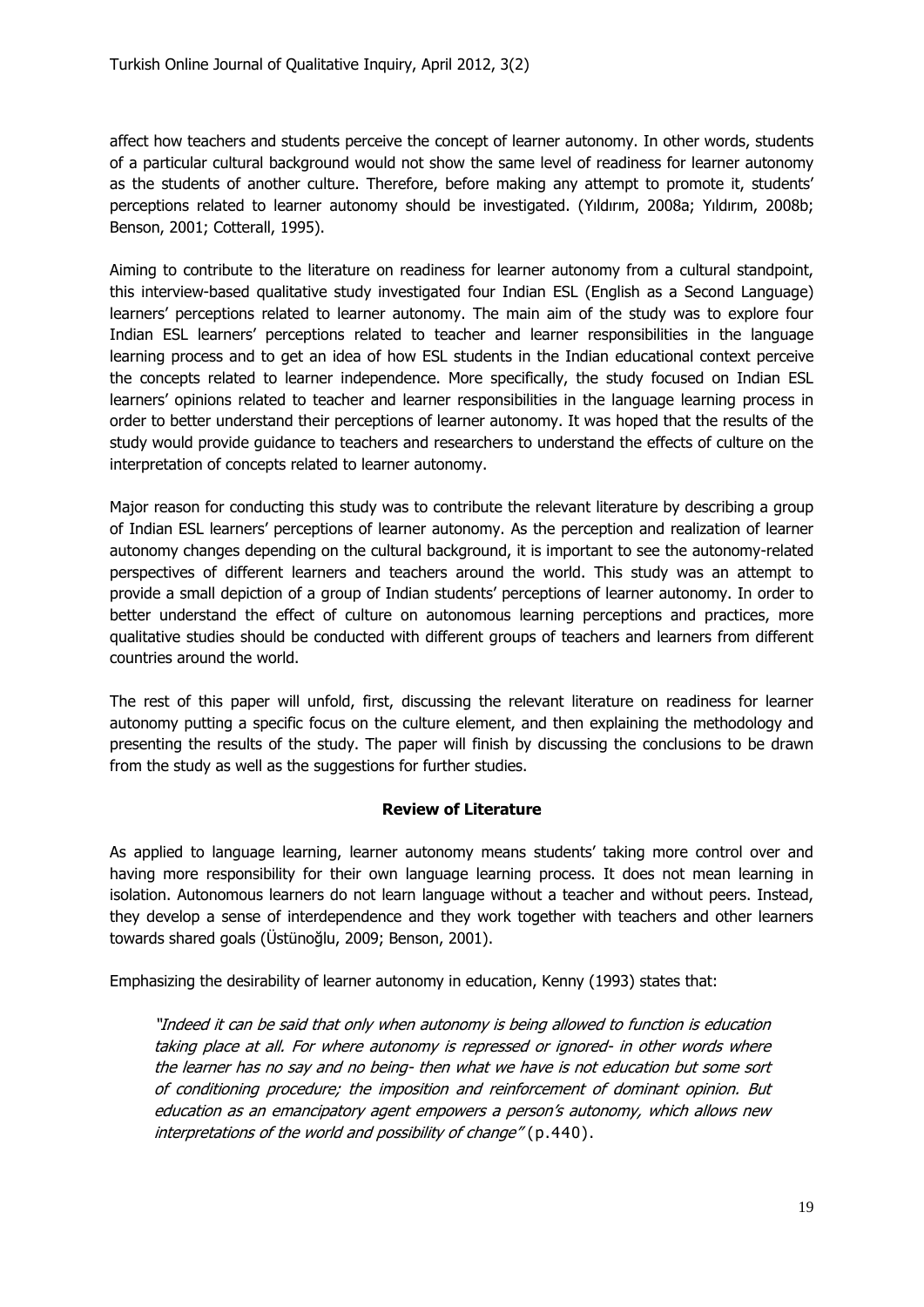Focusing on the importance of learner autonomy in the language learning process, Ellis and Sinclair (1989, p. 1) state that "helping learners take on more responsibility for their own learning can be beneficial because:

- learning can be more effective when learners take control of their own learning because they learn what they are ready to learn;
- those learners who are responsible for their own learning can carry on learning outside the classroom;
- learners who know about learning can transfer learning strategies to other subjects."

Literature suggests that the concept of learner autonomy is perceived differently in different cultural contexts. That is, the culture and educational contexts of students and teachers affect the realization of learner autonomy (Gremmo and Riley, 1995; Littlewood, 1999; Benson, 2001; Holliday, 2003; Sert, 2006).

Ho and Crookall (1995, p. 236-237) support this view as:

"While personal autonomy appears to be a universally desirable and beneficial objective, it is important to remember that learner autonomy is exercised within the context of specific cultures. Therefore, in choosing the skills and kinds of knowledge to develop and selecting the procedures or methods that are to be used to help learners develop skills for autonomy, the culturally-constructed nature of the classroom setting needs to be taken into account."

Therefore, the effect of cultural background should not be disregarded while trying to implement learner autonomy. Research on learner autonomy should focus on the perception and implementation of this concept in different cultures in order to have a better understanding of the effects of cultural factors (Bullock, 2011; Chan, 2001; Cotterall, 1995; Cotterall, 1999). Benson (2001, p. 55) supports this view as he says "if we accept that autonomy takes different forms for different individuals, and even for the same individual in different context of learning, we may also need to accept that its manifestations will vary according to cultural context."

Addressing the connection between culture and the realization of learner autonomy, Holliday (2003) states that the commonly held "Western" notion of learner autonomy in TESOL is "culturist" as it praises the notions of participation and liveliness, and as it puts passivity as unquestionable opposition to autonomous learning. In fact, Holliday says, autonomy resides in students' social worlds, students from different cultures can be autonomous in their own way.

One way of discovering the possible effects of culture on the realization of learner autonomy in a particular educational context might be to direct autonomy related research in that context towards investigating students" and teachers" readiness for learner autonomy. Since the perception of autonomy changes according to different cultural conditions, before making any attempt to promote learner autonomy, it would be worthwhile to investigate how ready students and their teachers appear to be to take on the autonomous learning conditions and opportunities (Chan, 2003). Promoting learner autonomy involves responsibility change between teachers and learners (Gökgöz, 2008; Balçıkanlı, 2006). It is important to examine the readiness of both parties prior to this change by investigating their perceptions of responsibility in the language learning process, and their actual autonomous language learning and teaching practices (Cotterall, 1995; Scharle & Szabo, 2000; Spratt, Humphreys, & Chan, 2002; Chan, 2003). Such an understanding of readiness for learner autonomy could provide guidance for curriculum development, material revision and adaptation, classroom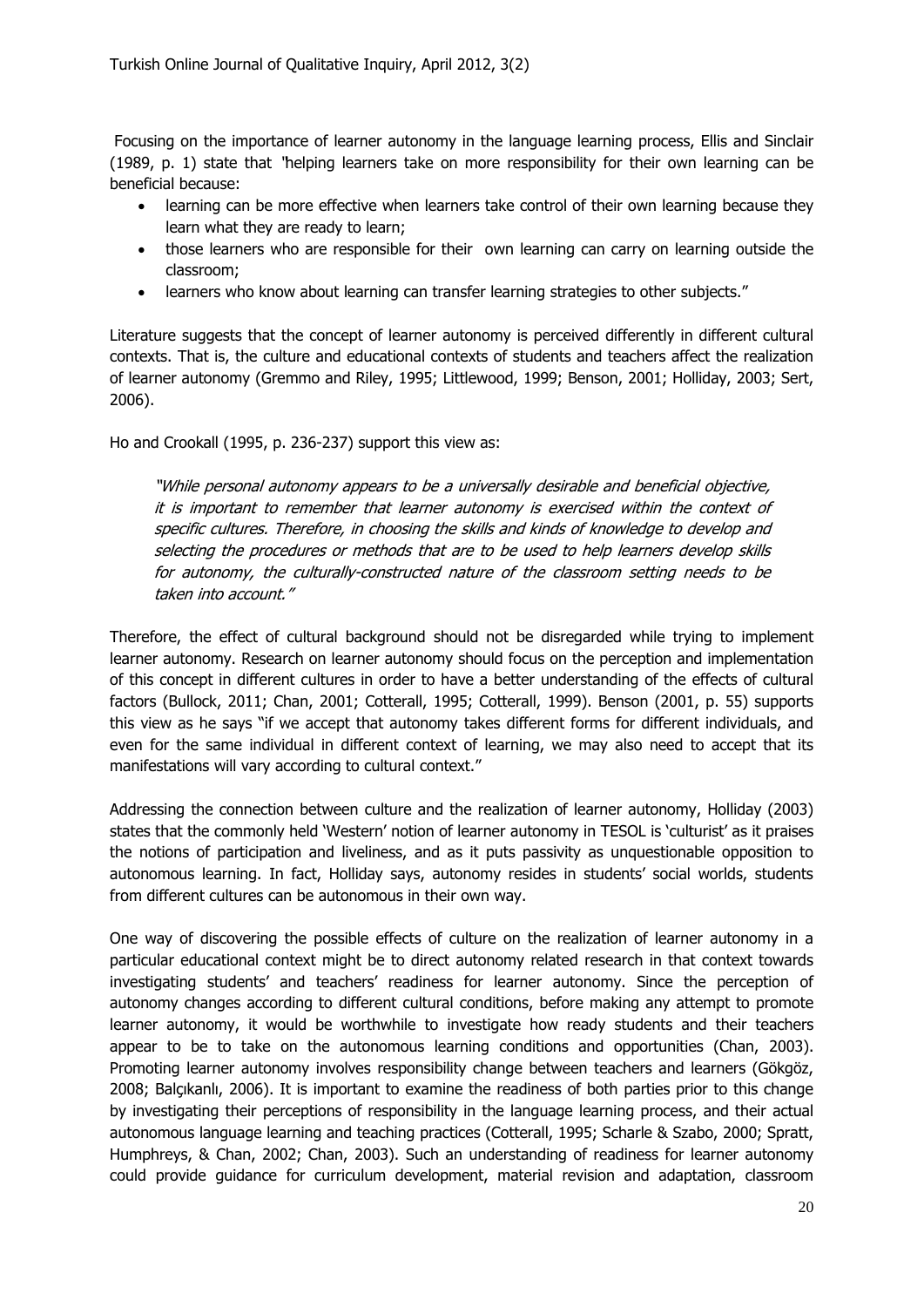practice, and teacher training (Baylan, 2007; Little, 1995; Ho & Crookall, 1995; Scharle & Szabo, 2000; Chan, 2003). In addition, studying student perceptions of learner autonomy might also provide the opportunity of getting away from the "culturist" (Holliday, 2003) view of learner autonomy as perceptions might reveal what actions may be failing to show. Being an attempt on that direction, the study reported on this paper aimed at discovering an Indian ESL learner"s perceptions related to learner autonomy in the language learning process.

#### **Method**

# **Participants**

The participants of the study were four 20 to 22 year-old male Indian students in the U.S.A. When the study was conducted, they had been in the United States for only one month as graduate students studying civil or computer engineering at a university in upstate New York. They all were born and raised in different regions of India where they never left before coming to the U.S.A. All the participants' fathers were middle-scale business owners in India and they all stated that they were not coming from highly educated families but their parents valued education although they themselves did not have the opportunity to get a good education.

Although they were exposed to English to certain extent before school, as a subject they started to learn English at the age of five or six, when they went to kindergarten. Formal instruction of English in India continued until they came to the United States. During this formal English instruction period they took different language skills courses such as speaking, reading, listening and writing, as well as the language area courses such as vocabulary and grammar. They stated that their English teachers in India would give great importance to communication, but they would never disregarded accuracy. Grammar had always been important in their language learning process. When the data for this study were collected, it was their first year in the U.S.A., and they had been sharing an apartment. They preferred speaking English at home not only because they all spoke different regional languages, but also because it was 'the way it is' in India.

The participants' consent for participating for this study was taken by using a consent form which explained the purpose, procedure, and possible risks of the study.

# **Procedure**

This was a qualitative study which used interviewing as the way of data collection. The data for the study were collected in September - October 2006. Following Seidman"s (1998) model, three different interview sessions were held with each participant. This model suggests conducting a series of interviews with the same participant, questions of each interview session are structured based on the analysis of the data collected during the previous sessions. Therefore, a semi-structured interview technique was used in all three sessions. The questions for the first session were identified based on relevant literature on learner autonomy. The researcher started each session with a set of pre-written questions but some of these questions were changed or eliminated, and some new questions were added depending on the flow of the interview. During the first interview, which took approximately thirty minutes, the participant was asked to talk about his experience and opinions about the topic being investigated. The second and third sessions took approximately forty-five minutes each, and during both of these sessions the participant was asked to concentrate and reflect on the details defined by the researcher depending on the previous interview. For both the second and the third sessions, again, some questions were prepared considering the participant's answers to the questions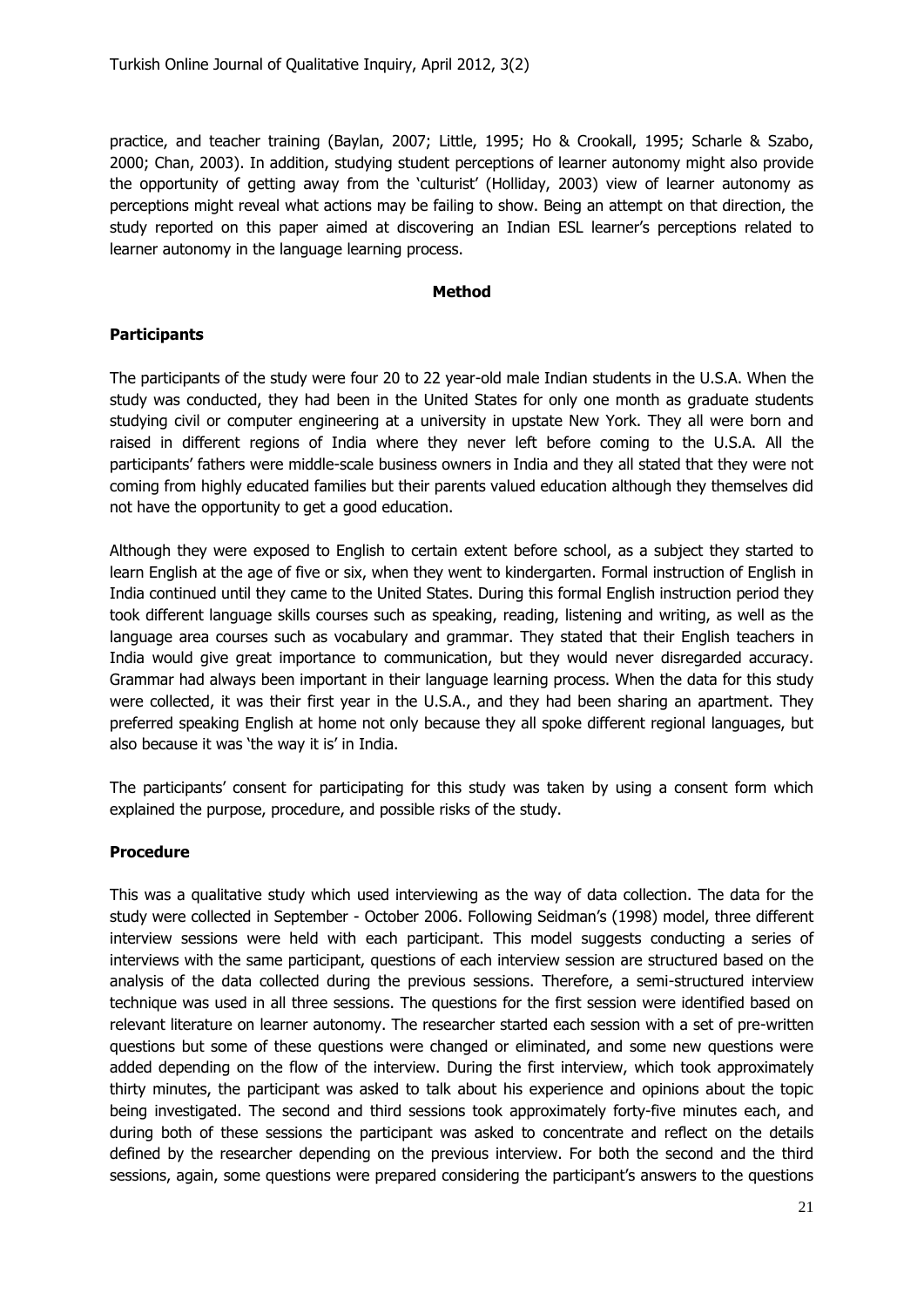in the previous session to guide the interview, and some other questions were asked depending on the answers of the participant during the sessions. All three sessions of interviews were taped and then transcribed by the researcher.

As for the analysis of the data, three main categories were identified as a result the first reading of the transcribed data. These categories were consistent with the findings of studies conducted for similar purposes (e.g. Spratt, Humphreys, & Chan, 2002). These three categories were: (a) aspects of language learning that the teacher has more responsibility, (b) aspects of language learning that the student has more responsibility, and (c) aspects of language learning that the teacher and students share responsibility. After identifying the three main categories in the first reading, then the data were further analyzed and the participants' ideas were categorized according to the three categories stated above.

#### **Results**

#### **Aspects of Language Learning that the Teacher has more Responsibility**

The participants talked about a lot of different aspects of language learning that the teacher has the greatest responsibility. Generally they said that they considered the teacher as the main figure in the language classroom. The ideal teacher they had in their minds was 'everything' in the class, s/he is a great figure for the students. That teacher knows everything, never does mistakes, and controls every action taken by the students. The following extracts from the interviews exemplify how they see the teacher in the language classroom:

"We are looking for a teacher who is supposed to know everything. When we are kids, we think teacher is someone who knows much more than anyone in the world. So, the evening that you go home and your father tells that something your teacher taught is wrong, you don"t listen to your father first, because teacher is someone really great. "

"Whenever a teacher speaks, he must be very very sure he doesn't make embarrassing mistakes because once the teacher makes mistakes, then no way for him to teach a language. There is a lot of differences between teaching a language and teaching a subject. Anyone can do mistakes at maths, that is allowed, but once you make a mistake at language, what are students going to do when even the teacher is making mistakes."

When we look at the data in detail, we see that correcting grammar mistakes, ensuring accuracy, planning the course, setting the objectives of the course, deciding on the content, deciding on the activities, and evaluating the course were the basic issues mentioned by the participants as the aspects of language learning that the teacher has much more responsibility than the students.

They mentioned that accuracy is very important in language learning, and it must be the teacher"s responsibility to correct the students" grammar mistakes. They stated several times that language should not be learned just for the sake of learning a subject, but it should be complete in terms of accuracy and fluency to express one"s own ideas, and therefore, the teacher should be responsible for the correction of mistakes. The following extract from the data shows what they think about the teacher's responsibility for correcting students' mistakes:

"… the teacher is supposed to be the one who corrects you in the basics of the language, so that you don't make mistakes. The teacher should be the person who should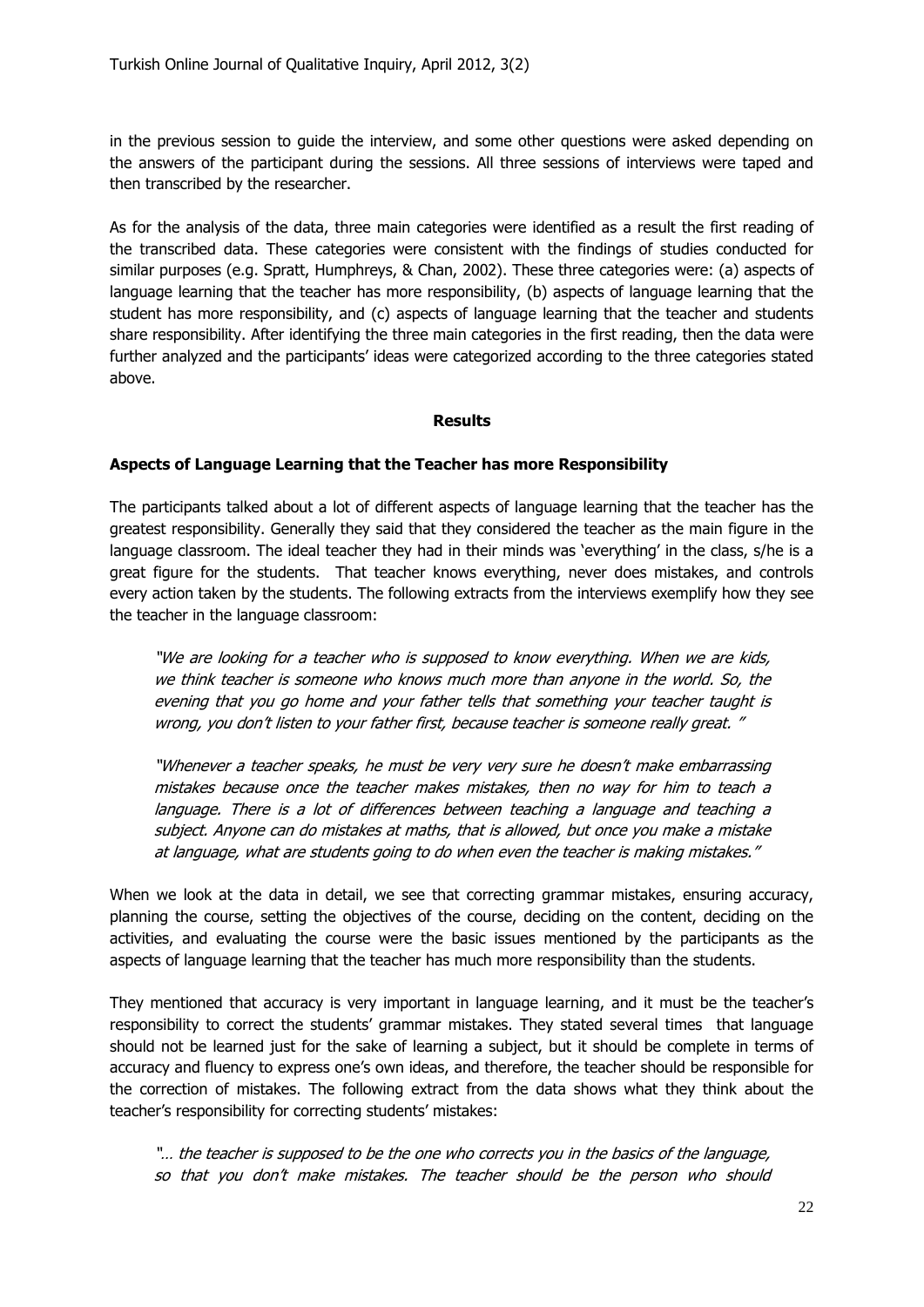emphasize that you learn the language in such a way that it is complete, that is not just for the sake of learning, but it is in the way of conversing and expressing your ideas in a better way."

Planning lessons was another aspect of language learning which the participants gave the greatest responsibility to the teacher. They were asked different questions related to setting objectives for the lesson, defining the content of the lesson, choosing materials for the lesson, and choosing activities for the lesson. Their answers to all these questions can be combined under the main title of planning language lessons. They gave greater responsibility to the teacher for all the aspects mentioned above. For setting the objectives for language learning, they said that the teacher, as the main figure in the classroom, should be the one to set the general objectives of the course. It may sometimes be possible for the students to set some personal objectives, but generally it must be the teacher who defines objectives of the course. The following sentences show how they think about the objectives in the language classroom:

"It has to be the teacher. Main person sets the objectives. But beyond the teacher"s objectives, a student can set his personal objectives, which can help him improve much beyond what is taught in the class. But otherwise always the teacher sets the objectives. So generally if you ask me, it is the teacher who sets the objectives."

For defining content, the participants said that it must be the teacher who has the main responsibility, students cannot decide on the kinds of topics to add into the content or kinds of topics to skip, and therefore what teacher defines as the content of learning must be followed by the students. Some language learners enjoy being involved in the process of defining the content of the lesson. However, the participants of this study stated that students have to follow what the teacher sets. This can provide us a clue about their understanding of learner independence in language learning. Here are some extracts from the interviews:

"The content … the teacher again has got better responsibility … teachers can take off that content that they feel it is not good, which the student has to follow in the class at least. …. From chapter one to ten … this is my point of view … see … in chapter four there may be some vulgar content, or violence, or sex, or something like that … so … it is … it is always better to skip these topics … so again I am telling you, the better responsibility at this part goes to the teacher, it is never the responsibility of the student because what the teacher sets has to be followed."

The aspects of choosing materials for the class and defining activities were also considered among teacher"s responsibilities by the participants. For choosing activities to be used in the classroom, they stated that the teacher always knows appropriate activities to be used in the class, and he/she should always take the initiative for this aspect of learning. For choosing materials to be used, they again said that it must always be the teacher who gives the final decision. They stated that if the responsibility of choosing materials is given to students, they might choose inappropriate or unnecessary materials. However, if the teacher is the one to define the materials, he/she can always do that better because he knows the students" levels and interests.

The participants stated that the evaluation of the course is another aspect of learning for which the teacher has the greater responsibility. They were most clear about this issue when they were asked whose responsibility it should be to evaluate how the course is going. The following quotation shows what they think about this aspect of learning: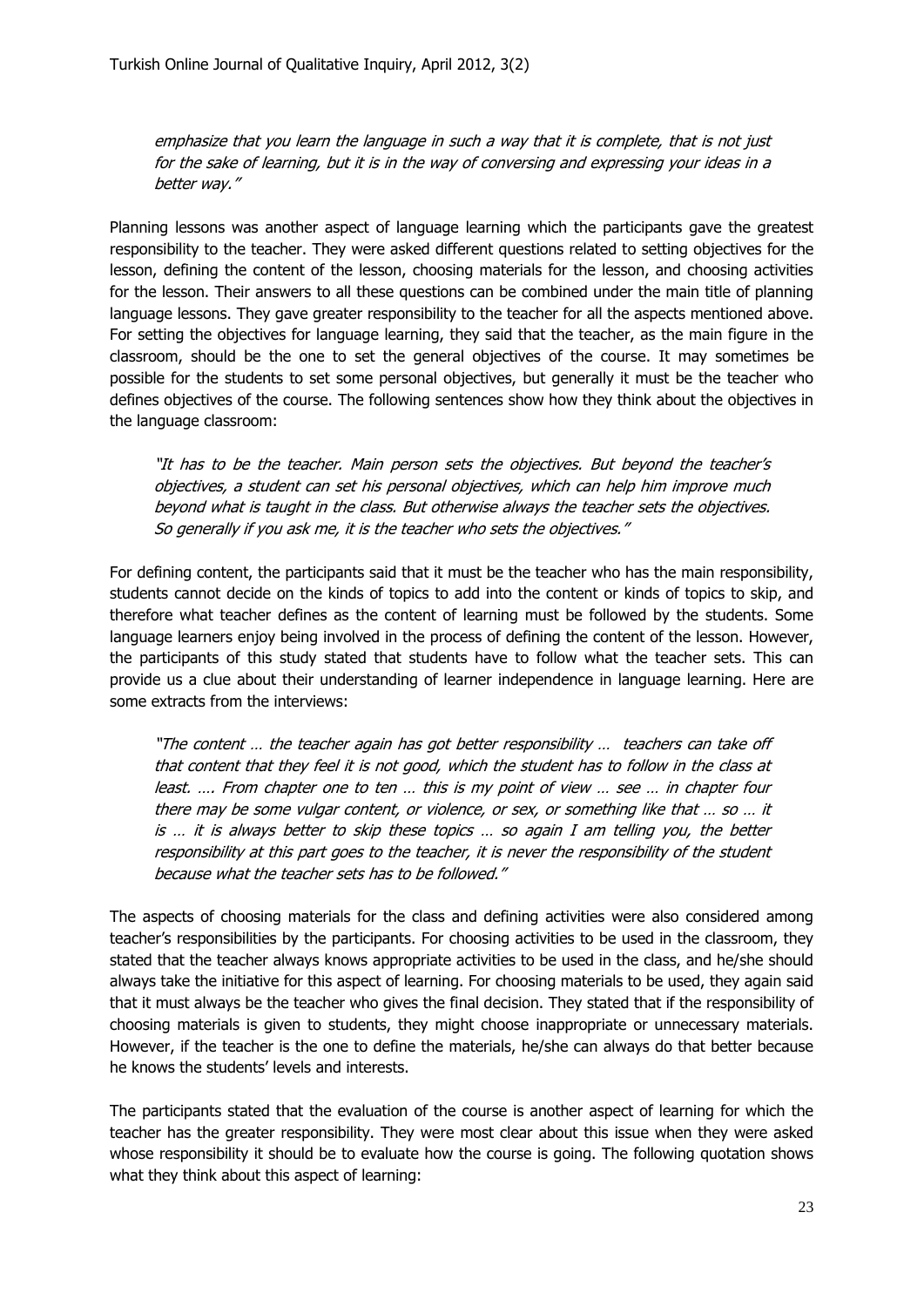"… that (evaluating the course) is always the teacher"s responsibility, because the teacher knows better, because the teacher is always experienced, and he or she knows the best, so it is always the teacher."

To summarize, related to the language learning process, the participants of this study stated that correcting grammar mistakes of students, ensuring accuracy in the language, planning the language course, setting the objectives, deciding on the content and the activities, and evaluating the course are the aspects that the teacher has the greatest responsibility. In the next section we will focus on the aspects that the students have greater responsibility than the teacher.

#### **Aspects of Language Learning that the Student has more Responsibility**

Another category that the interview data were classified into was the aspects of language learning that the student has more responsibility than the teacher. For this category, the participants stated fewer aspects than they stated for the previous one. Aspects of language learning such as deciding on what to learn outside class, and evaluating what has been learned were stated by the participants as the areas that the students themselves are responsible for.

For deciding on what to learn outside class, the participants stated that the teacher has nothing to do to decide on outside class learning, all the responsibility belongs to the student. Some language learners prefer negotiating with the teacher about what they should do outside class, and some others think that teacher is responsible for everything in class but s/he has nothing to do when the student leaves the class. The participants of this study seem to be in the latter group. The following extract from the interviews shows what they think about outside class learning:

"It (responsibility) is students', because for outside class learning, teacher can't impose anything on the students, because once they go out of the class, these rules, regulations … nothing matters to the students. Teacher does not control over the student once the student is out of the class … so outside the class, it is hundred percent responsibility of the students."

When the participants were asked if the teacher has a quiding role for outside class learning, they generally said that although the teacher tries to guide the students, they cannot guarantee that the students will follow his/her guidance. One of them explained this situation as follows:

" … teachers can guide, but I have seen the general tendency of the students … they listen to these rules, regulations they hear teacher telling everyday like go home and practice the stuff, but the student has never done that, I mean generally ninety-nine percent of students will not do that because they don't have time, first of all, and secondly, they are busy doing something else."

For evaluation of learning, the participants said that a student should always be responsible for his/her own evaluation. One of them said that teachers generally compare some successful students to unsuccessful ones, and this is not a good way of evaluation, and he stated that a student can evaluate himself/herself better than the teacher does. The following sentences exemplify what the participants think about this issue: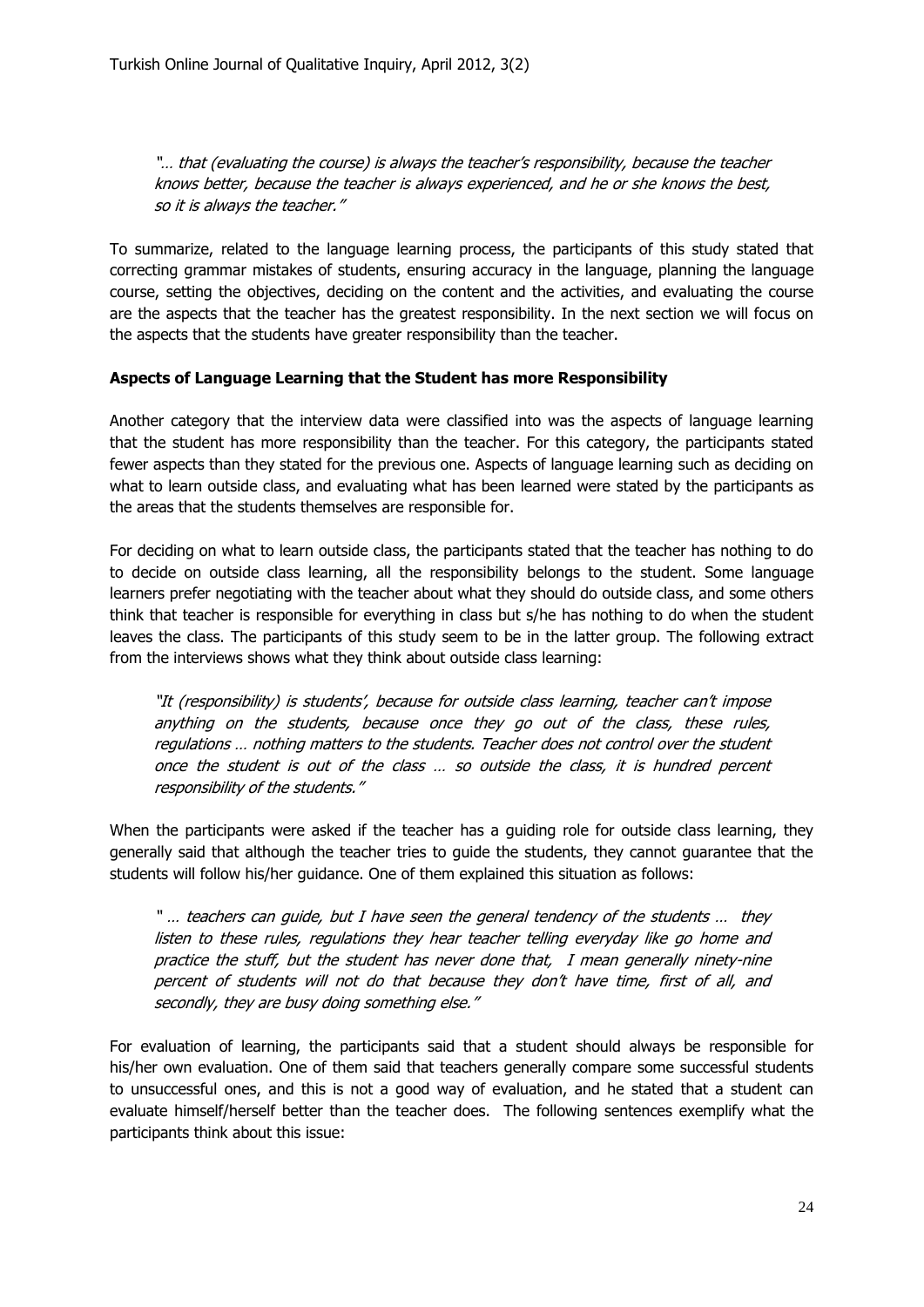"I will say it (evaluator of learning) is always student, I mean you can evaluate yourself always better than that the teacher can evaluate you because usually what happens is the teacher puts a benchmark, particular student  $X$  is always best in her eyes, and remaining students are graded based on X. This is what I have seen most of the times. But the student can put that  $X$  as himself, and compare himself to himself every time he is given an exam, I think that will help him much better than comparing himself to someone else whom he doesn't even know. So I think students can always evaluate themselves better."

In summary, the participants of the study stated that deciding what to learn and what to study outside class, and making an evaluation of the progress in the language learning process were the aspects of language learning that the students have more responsibility than the teacher. The next section will focus on the aspects of language learning that the teacher and the students equally share the responsibility.

# **Aspects of Language Learning that the Teacher and Students Share Responsibility**

The participants of the study mentioned two aspects of language learning that both the students and the teacher have equal responsibility. One of them was increasing students' interest to language learning, and the other one was making sure students make progress during language learning process.

For increasing interest to learning English, they generally stated that students should always look for interesting aspects of language learning so that they can learn the language in a more meaningful and enjoyable way. On the other hand, they mentioned that students are not the only ones who are responsible for this aspect of language learning, their teachers should also encourage and guide them to be more interested, and they should provide them with the interesting, meaningful and enjoyable ways of language learning.

For making sure of gaining progress in language, the participants again mentioned shared responsibility. They said that both the teacher and the students should do their jobs appropriately in order to make sure that the student is learning something in terms of language. The following extract shows how they see teacher and learner responsibilities for making sure students make progress during the language learning process:

"... the teacher and the student have got fifty fifty percent of responsibilities because the teacher can do his job, but if the student does not, then the process is incomplete, and if the student tries to do the job but the teacher is not good enough, again the process is incomplete. So what I feel is the responsibility is fifty fifty."

To summarize, there were two main aspects of language learning that were mentioned as the ones that students and teachers share the responsibility: increasing students' interest, and making sure of learners' progress in the language learning process.

After presenting the results for the three main categories focused on in this study, now we can discuss what all these findings mean in terms of learner autonomy and culture in the language learning process.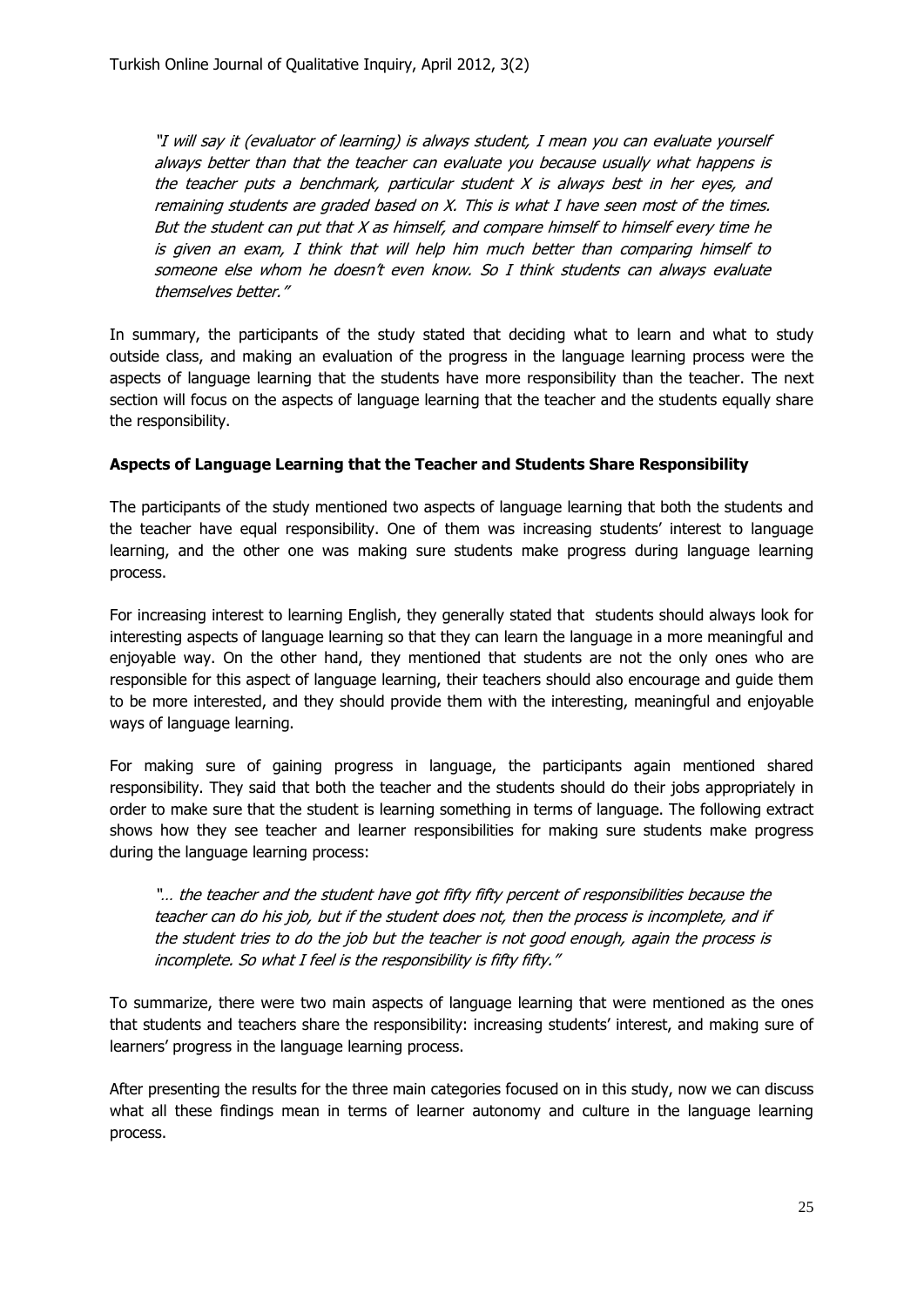#### **Discussion**

The aim of this interview-based qualitative study was to explore four Indian ESL learners" perceptions related to teacher and learner responsibilities in the language learning process. Three interview sessions were conducted with the participants in order to reach the aim of the study. The data were analyzed according to three main categories. The first category consisted of aspects of language learning for which the participants saw the teacher as the most responsible figure in the classroom. These aspects were ensuring accuracy, evaluating the course, and planning learning via setting objectives, defining content, and deciding on activities and materials. Second category consisted of aspects of learning for which the participants considered students to be more responsible. Aspects in this category were evaluation of learning and deciding on outside class learning activities. The last category consisted of aspects that both the teacher and the students share equal responsibility. Aspects of this category were increasing interest to learning English and ensuring that students make progress during the language learning process.

When we look at the aspects in the category that the teacher has more responsibility, we see that almost all the aspects are related to methodological issues of learning. In other words, almost all the aspects that the participants thought the teacher has the greatest responsibility are about planning and organizing the English lesson such as setting objectives, defining content, choosing materials, and evaluating the course. Although these may be the participants' personal opinions, they may also have been affected by their cultural and educational background.

The participants" opinions about the aspects of language learning that the teacher has the greatest responsibility could provide some practical implications. For the ESL teachers who want to promote learner autonomy in their classrooms, these results might mean that some of their students may not be quite ready for a sudden responsibility change as they might be thinking that the teacher has the absolute responsibility for choosing materials, setting objectives, or evaluating the course. Therefore, it might be better for those teachers who want to create a more autonomous learning environment to start by giving small responsibilities to their students and to increase the responsibility level slowly in time.

Also, some teachers might want to involve their students more into the teaching and learning processes by letting them set some objectives, choose some materials, or evaluate the course. For those teachers, results of this study might mean that some of their students may not be coming to class ready to take such kind of responsibility. The reason for those students" reluctance to take more responsibility in their own learning process should not always be interpreted as lack of interest to the class. Those students might still be under the influence of their past learning habits. It is important for these teachers to understand that idealistic moves deeply influenced by Western values to create student independence might not always work as desired with students from different cultures (Kubota, 2002). Adamson (2004) support this argument by stating that "[i]ndeed, it is often reported that idealistic moves to create independent, reflective learners in tertiary settings encounter problems with some Asian learners who may find it hard to relinguish their old strategies quickly" (p. 51).

The participants" opinions about the aspects of language learning that the students have more responsibility, and that the teacher and students have equal responsibilities might also provide some practical implications. Evaluation of learning was one issue that the participants thought the student was more responsible. This might seem in contrast with their view of teacher figure that is the absolute authority in learning. Here, the reason might be that some of these students were given chances for evaluating himself in his own language learning process, and this might have affected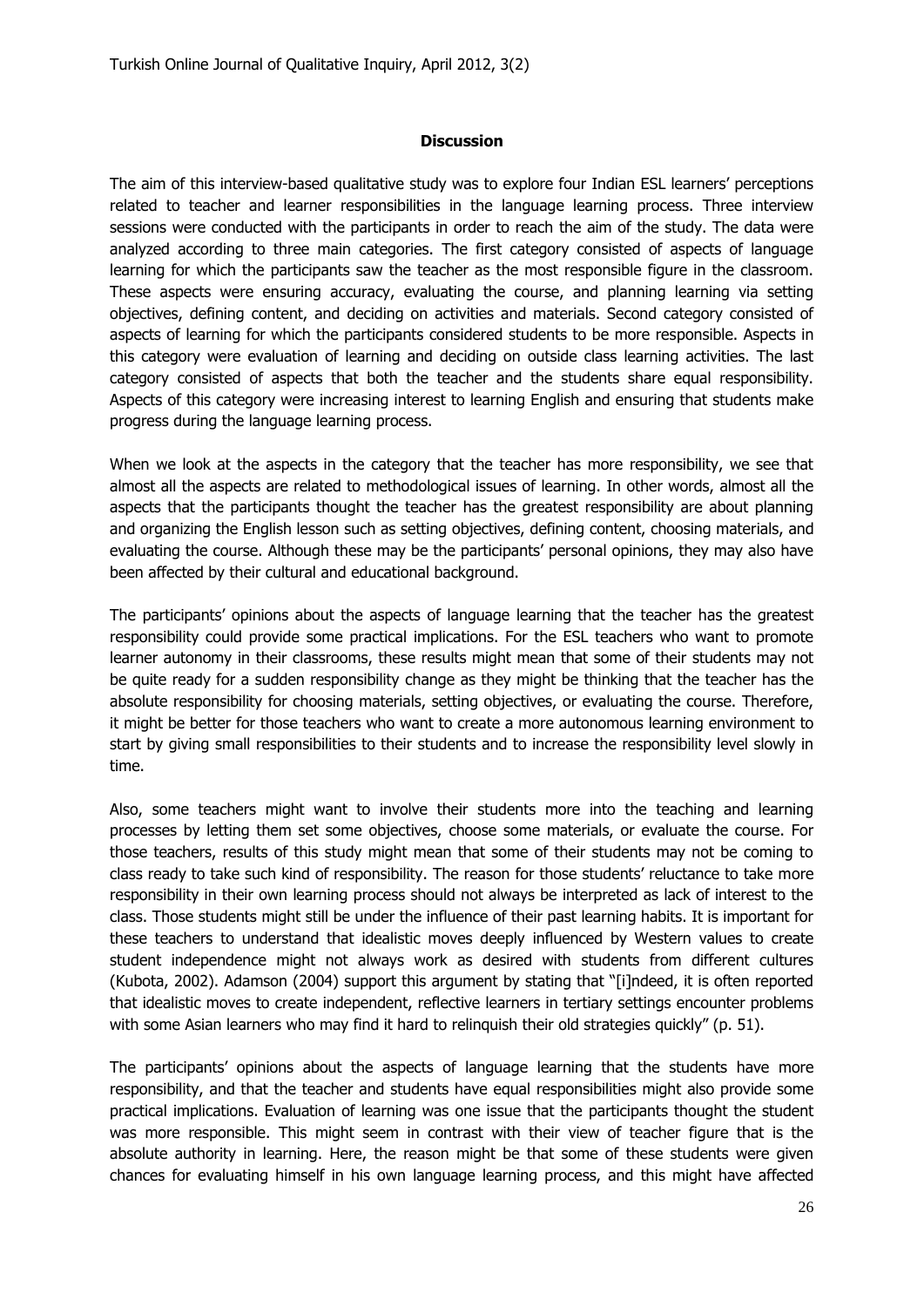how they see evaluation issue in language learning. The implication of this contrast in the participants' views might be that students are ready to take more responsibility when they are given the chance to take charge of their own learning. The participants" notion of shared responsibility for making sure of gaining progress in the language learning process might also support this argument.

The participants' opinions about the aspects of language learning that the students have more responsibility, and that the teacher and students have equal responsibilities might provide another important implication: no matter what cultural background the students have, or no matter how big responsibility they give to the teacher, there may still be some aspects of learning that the students are ready to share responsibility, or take more responsibility than the teacher. Teachers may identify those aspects with the help of simple surveys or classroom discussions, and use them as the starting points for promoting learner autonomy.

Overall, learner autonomy is one of the most popular topics in the field of language learning. Many teachers are trying to foster learner autonomy in their classrooms. However, especially in the multicultural classrooms, all the students may not be equally ready for learner autonomy in terms of the level of taking responsibility. Therefore, before making any attempt to foster learner autonomy, teachers should be aware of their students" educational background and perceptions related to learner autonomy.

#### **Conclusion**

One of the conclusions that can be drawn from the findings of this study is that learner autonomy is not an all-or-nothing kind of concept. In other words, it does not seem possible to talk about completely non-autonomous or completely autonomous students. Most of the students would be ready to give greater responsibility to teacher for some aspects of language learning whereas they take greater responsibility to themselves for some other aspects. The participants of this study might be very good examples for this argument because even they, students who say the teacher is the absolute authority in the language classroom, though that there are some aspects of language learning which the student should have the greatest responsibility. That is, even the students who seem to be very far away from behaving autonomously carry the potential for autonomous learning within themselves. What is important for language teachers is to be able to determine where to start from for change.

Teachers and professors, especially the ones from Western cultures, who want to promote learner autonomy should not start by bringing the "ideal" autonomous student image into the classrooms. They should know that students from different backgrounds bring different perceptions of responsibility with themselves, and some of those perceptions might not fit into "ideal" type of autonomous learner which is defined according to Western values. Discussing how to deal with this problem, Holliday (2003, p. 118) states that a "social autonomy" approach can escape the trap of "culturism by introducing three disciplines:

- 1. not beginning with an essentialist culture description of students from a certain part of the world, and not *presuming* that autonomy is the domain of a Western (or any other) culture;
- 2. trying to see through and beyond a TESOL professionalism which is influenced by native-speakerism, to search for the worlds which the students bring with them.

…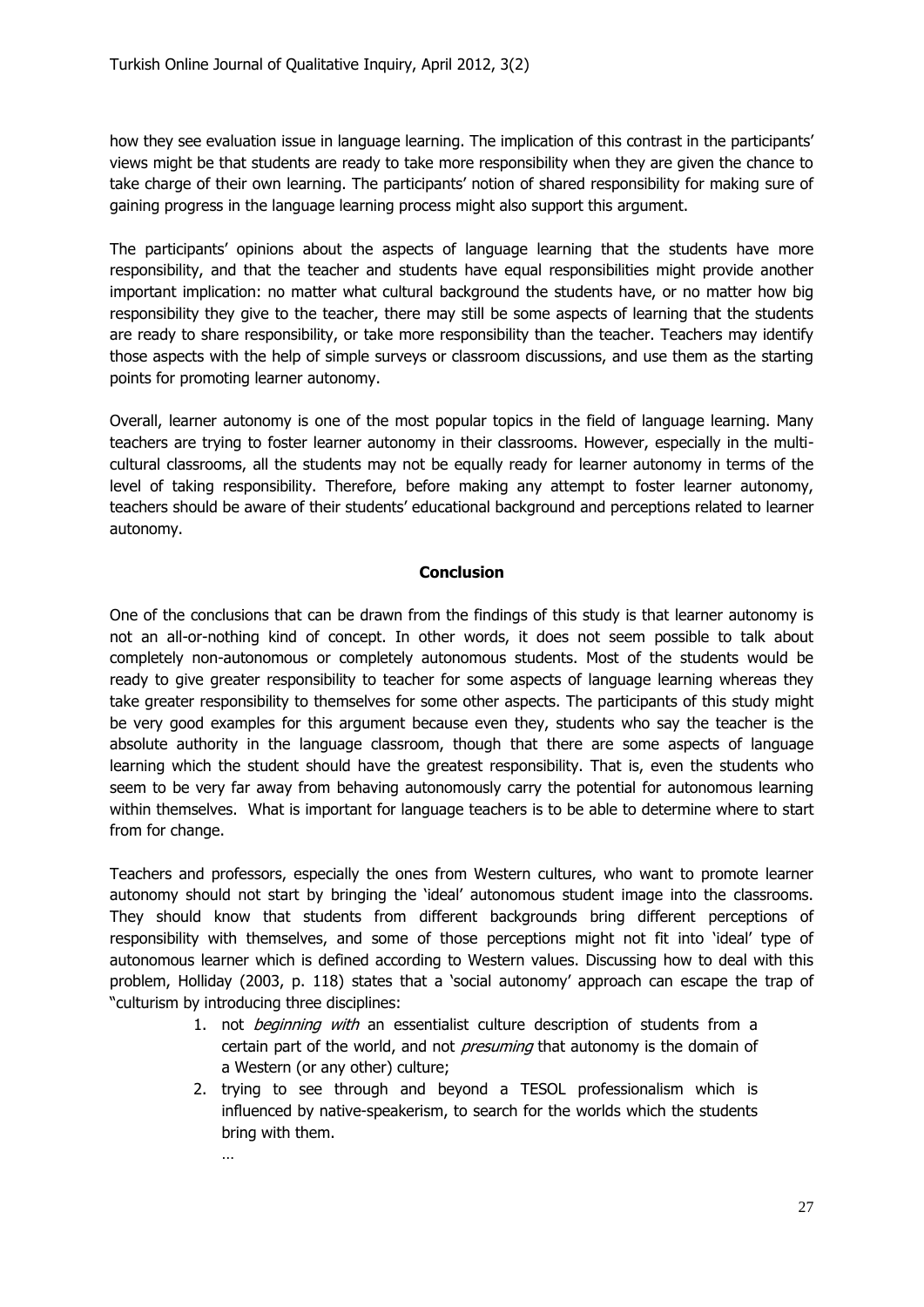3. presuming that autonomy is *universal* until there is evidence otherwise – and that if it is not immediately evident in student behavior, this may be because there is something preventing us from seeing it  $-$  thus treating people equally as people."

Findings of this study, and the conclusions drawn from those findings suggest some implications for further studies. First of all, more studies, both quantitative and qualitative, are needed in order to better understand the notion of learner autonomy and its connection to culture. Quantitative studies on this subject would make generalizations more likely whereas qualitative ones would paint richer pictures. This study was a qualitative one based on the interviews with four participants. Further qualitative studies should involve more participants, and should use more than one source of data such as observations, interviews, and artifacts. Secondly, further studies should focus on teacher perceptions of learner autonomy as well as learner perceptions because teachers' cultural backgrounds seem to be as crucial as learners" cultural background in terms of understanding and promoting learner autonomy.

To conclude, this study depicted how four ESL students coming from Indian background sees teacher and learner responsibilities in the language learning process. Although many more studies are needed to understand how students from different cultural backgrounds perceive learner autonomy, the results of this study may provide guidance for teachers and curriculum developers in different educational contexts who are seeking ways of promoting learner autonomy.

#### **References**

- Adamson, J. (2004). Investigating college student attitudes towards learning English and their learning strategies: Insights from interviews in Thailand. The Journal of Asia TEFL, 1, 47-70.
- Balçıkanlı, C. (2006). Promoting learner autonomy through activities at Gazi University preparatory school. Unpublished M.A. Thesis submitted to Gazi University, Ankara.
- Baylan, S. (2007). University students' and their teachers' perceptions and expectations of learner autonomy in EFL prep classes. Unpublished M.A. Thesis submitted to Marmara University, İstanbul.
- Benson, P. (2001). Teaching and Researching Autonomy in Language Learning. London: Longman.
- Bullock, D. (2011). Learner self-assessment: an investigation into teachers' beliefs. ELT Journal, 65(2), 114-125.
- Chan, V. (2001). Readiness for learner autonomy: what do our learners tell us?. Teaching In Higher Education,  $6(4)$ , 505-518.
- Chan, V. (2003). Autonomous Language Learning: the teachers' perspectives. Teaching In Higher Education,  $8(1)$ , 33-54.
- Cotterall, S. (1995). Readiness for autonomy: investigating learner beliefs. System, 23(2), 195-206.
- Cotterall, S. (1999). Key variables in language learning: what do learners believe about them?. System, 27(4), 493-513.
- Ellis, G., & Sinclair, B. (1989). *Learning to learn English.* Cambridge: Cambridge University Press.